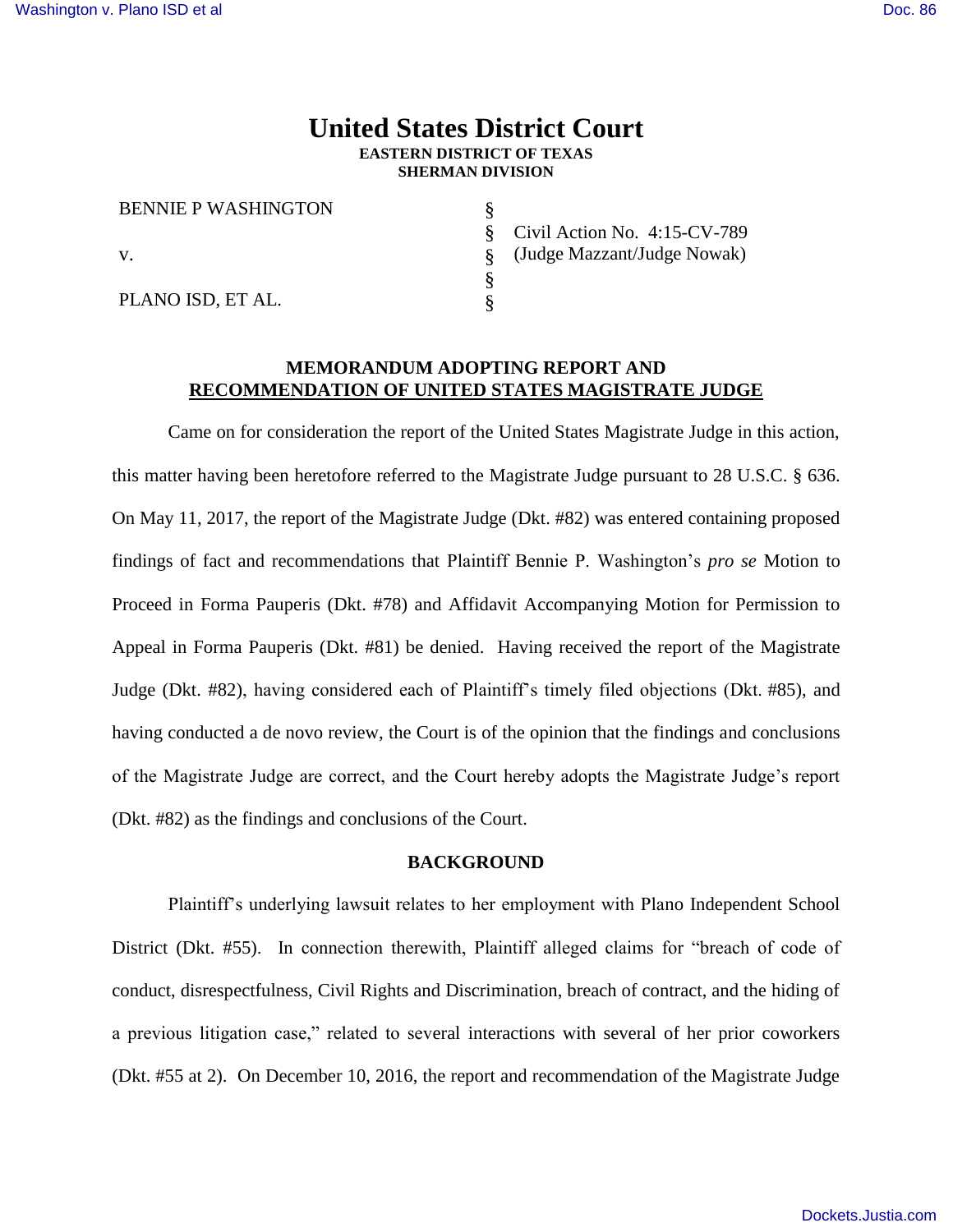was entered containing proposed findings of fact and recommendation that Defendants Plano ISD, Assistant Superintendent Kary Cooper, and Plano Independent School District Board of Trustees' (collectively, the "Defendants") Motion to Dismiss (Dkt. #56) and Motion for Summary Judgment (Dkt. #60) be granted. On January 9, 2017, the Court adopted the report and recommendation of the Magistrate Judge (Dkt. #75). Following such disposition, the case was closed. Plaintiff subsequently filed a Notice of Appeal (Dkt. #77). Plaintiff's Notice of Appeal does not specifically identify any issue and/or order which Plaintiff seeks to challenge; Plaintiff indicated she seeks to appeal from "All Doc." (Dkt. 77 at 1). The Fifth Circuit has opened an appellate case number for Plaintiff's suit, USCA number 17-40371. On April 7, 2017, Plaintiff filed a Motion to Proceed in Forma Pauperis (on appeal) (Dkt. #78). On April 14, 2017, the Court advised Plaintiff that her Motion contained insufficient information for the Court to rule, and ordered Plaintiff to complete Federal Rule of Appellate Procedure Form 4 (Dkt. #79). Plaintiff thereafter submitted the requested form (Dkt. #81); however, Plaintiff did not complete the "My issues on appeal are:" section of the form and has not otherwise stated in any of her filings the issues she intends to present on appeal.

On May 11, 2017, the report of the Magistrate Judge was entered containing proposed findings of fact and recommendations that Plaintiff's Motion to Proceed in Forma Pauperis be denied. Specifically, the Magistrate Judge found that Plaintiff's Affidavit Accompanying Motion for Permission to Appeal in Forma Pauperis failed to: (1) establish that Plaintiff lacks the financial resources to prosecute an appeal; or (2) identify the issues she intends to present on appeal. Subsequently, on May 22, 2017, Plaintiff filed her Adjustion [sic] Report (Dkt. #85), which the Court construes as objections to the Magistrate Judge's recommendation. Also on May 22, 2017,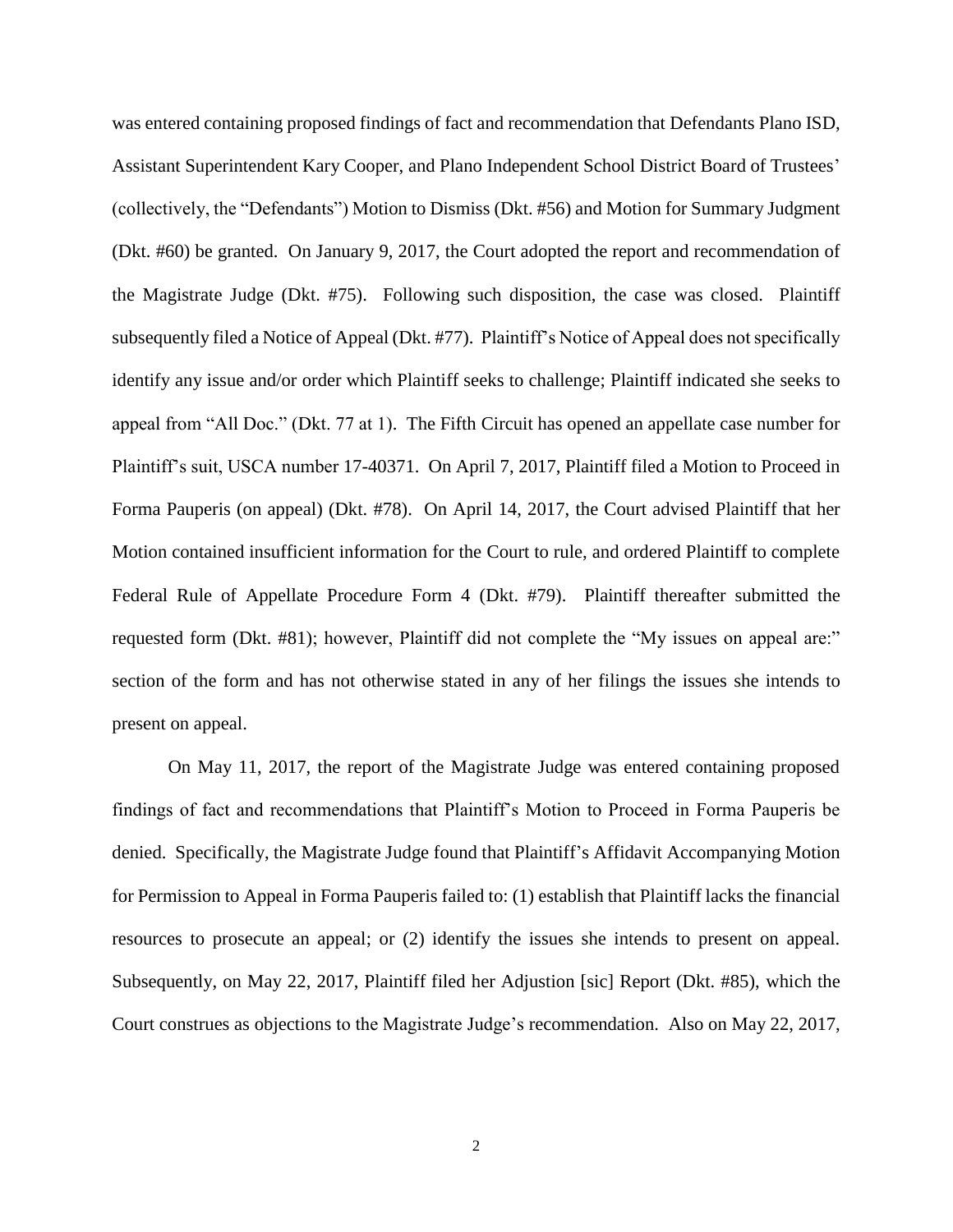Plaintiff filed a Motion for Discovery (Dkt. #84). The Court addresses both Plaintiff's Objection and Motion for Discovery herein.

### *I. Plaintiff's Objection to the Magistrate Judge's Report and Recommendation*

Under the law, a party who files timely written objections to a magistrate judge's report and recommendation is entitled to a de novo determination of those findings or recommendations to which the party specifically objects. 28 U.S.C.  $\S$  636(b)(1)(c); Fed. R. Civ. P. 72(b)(2)-(3). Plaintiff objects to the Magistrate Judge's "ruling on [Plaintiff] having to pay for the appeall [sic]." Plaintiff's objection is directed at the Magistrate Judge's finding regarding Plaintiff's financial resources.

The standards governing *in forma pauperis* motions are set forth in 28 U.S.C. § 1915(a). The motion must state "the nature of the action, defense or appeal and affiant's belief that he is entitled to redress." 28 U.S.C. § 1915(a); *see also* Fed. R. App. P. 24(a)(1) ("The party must attach an affidavit that: (A) shows in the detail prescribed by Form 4 of the Appendix of Forms the party's inability to pay or to give security for fees and costs; (B) claims an entitlement to redress; and (C) states the issues that the party intends to present on appeal."). Title 28 U.S.C. § 1915(a)(3) further states that the district court may deny leave to proceed *in forma pauperis* if an appeal is not taken in "good faith" (i.e., if the appeal fails to present a non-frivolous issue). *Cay v. Estelle*, 789 F.2d 318, 326 (5th Cir. 1986).

An appeal is taken in good faith if it presents an arguable issue on the merits or factual basis for the claim and therefore is not frivolous. *Coppedge v. United States*, 369 U.S. 438, 445 (1962); *Howard v. King*, 707 F.2d 215, 219 (5th Cir. 1983). To that end, a movant must demonstrate the existence of a non-frivolous issue for appeal. *See also Payne v. Lynaugh*, 843 F.2d 177, 178 (5th Cir. 1988). If the district court cannot discern the existence of any non-frivolous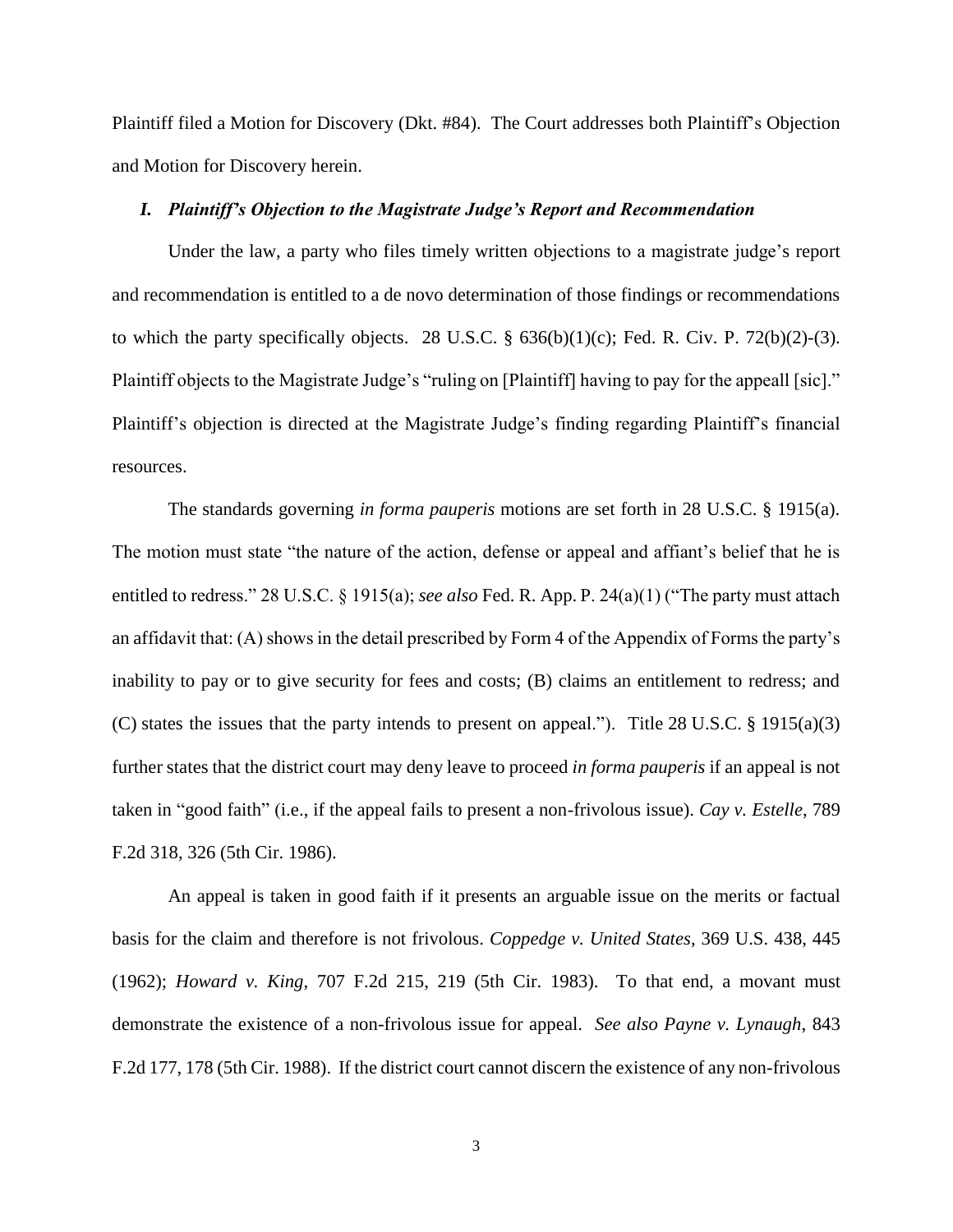issue on appeal, then an appeal is not taken in "good faith" and the movant's petition to appeal in forma pauperis must be denied. *Howard*, 707 F.2d at 220 (citation omitted). The district court should consider any pleadings and motions of a *pro se* litigant under less stringent standards than those applicable to licensed attorneys. *Haines v. Kerner*, 404 U.S. 519, 520 (1972). Notwithstanding, although *pro se* briefs must be liberally construed, even *pro se* litigants must brief arguments in order to preserve them. *Yohey v. Collins*, 985 F.2d 222, 222-25 (5th Cir. 1993).

Plaintiff submitted an Affidavit in support of her Motion as required by Federal Rule of Appellate Procedure 24. Based on Plaintiff's Affidavit Accompanying Motion for Permission to Appeal in Forma Pauperis (Dkt. #81), the Magistrate Judge evaluated Plaintiff's indigency and found that Plaintiff possessed the financial resources to prosecute an appeal. Even if the District Court reversed such finding, Plaintiff's Motion must still be denied under the present circumstances. Plaintiff has wholly failed to identify the issues she intends to present on appeal in any of her filings, including specifically her Federal Rule of Appellate Procedure Form 4. Plaintiff has an obligation to demonstrate that her requested appeal raises non-frivolous issues. The Court cannot discern, and Plaintiff has not identified, any non-frivolous issues for appeal (Dkts. #77-78; Dkt. #81). Thus, the Court adopts the recommendation of the Magistrate Judge.

### *II. Motion for Discovery*

Also on May 22, 2017, Plaintiff filed a Motion for Discovery (Dkt. #84) after entry of a final judgment and the case was closed. Plaintiff's Motion states, in its entirety, "1. I am requesting for a copy of discovery for this case" [Dkt. 84 at 1]. To the extent Plaintiff seeks copies of discovery propounded between the Parties, such request must be denied because discovery documents are not contained in the Court's file. *See United States v. Williams*, No. 3:08-CR-72(01) RM, 2010 WL 1980092, at \*1 (N.D. Ind. May 18, 2010) (finding that *pro se* defendant's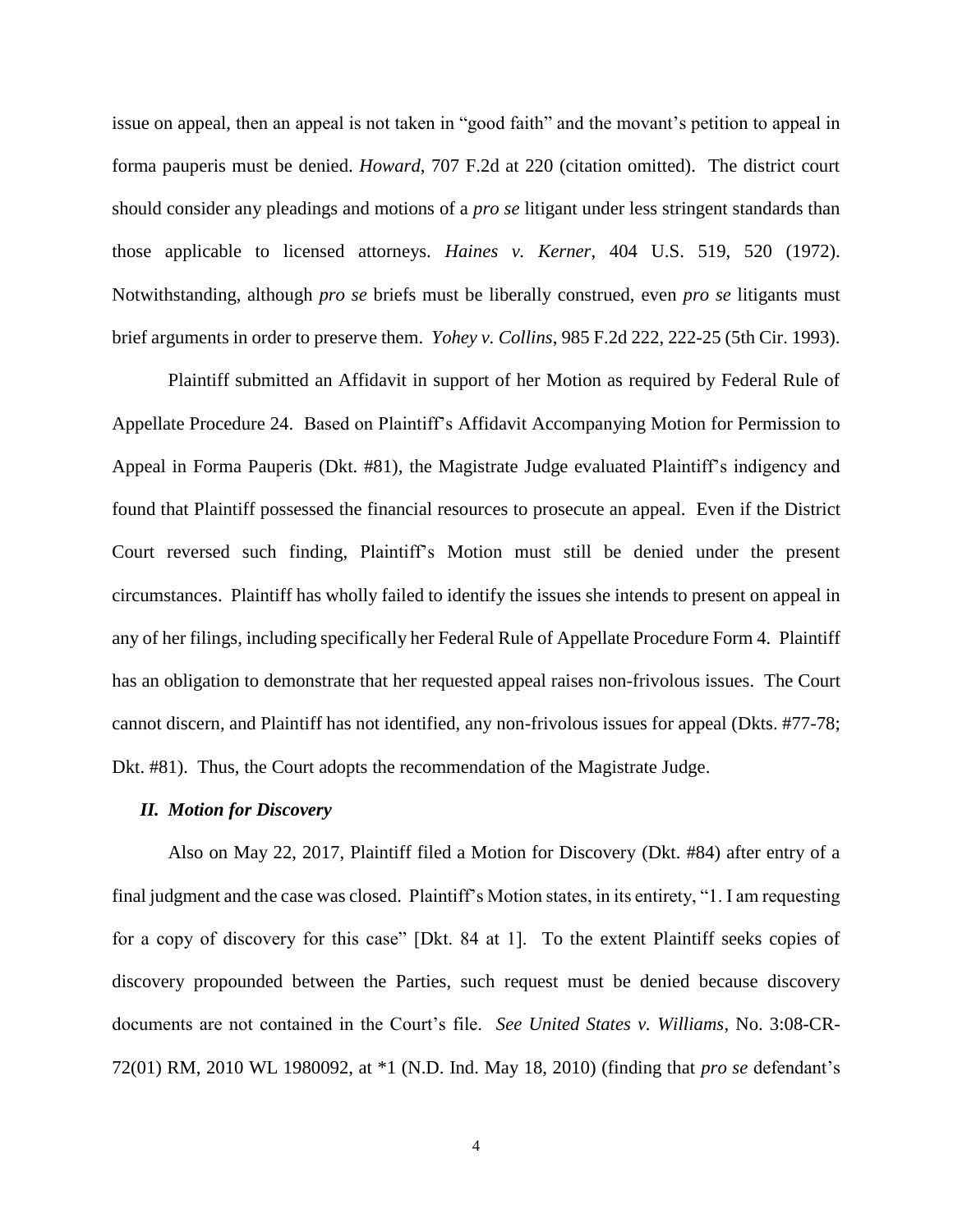request for "copies of discovery documents" must be denied because those documents were not contained in the court's file). To the extent Plaintiff's Motion for Discovery seeks free copies of discovery documents in the Court's record, such relief must also be denied. Even in the context of a criminal prosecution, where a person's liberty is at stake, the law is clear that a plaintiff is not entitled to free copies of transcripts and/or the record merely because he or she is indigent. *See Harless v. United States*, 329 F.2d 397, 398-99 (5th Cir. 1964) ("The statutory right to proceed in forma pauperis does not include the right to obtain copies of court orders, indictments, and transcript of record, without payment therefor, for use in proposed or prospective litigation."); *Bonner v. Henderson*, 517 F.2d 135 (5th Cir. 1975); *Phillips v. Orleans Parish School Board*, No. 86-5378, 1991 WL 34958, at \*3 (E.D. La. Mar. 12, 1991) (denying plaintiff's request to be provided trial transcript at government's expense). Accordingly, given Plaintiff's failure to raise any issue justifying free copies of documents in the Court's record, such request is denied.

#### **CONCLUSION**

Having received the report of the United States Magistrate Judge, having considered each of Plaintiff's timely filed objections (Dkt. #85), and having conducted a de novo review, the Court is of the opinion that the findings and conclusions of the Magistrate Judge are correct and adopts the Magistrate Judge's report (Dkt. #82) as the findings and conclusions of the Court.

It is, therefore, **ORDERED** that Plaintiff's Motion to Proceed in Forma Pauperis (Dkt. #78; Dkt. #81) is **DENIED**.

It is further **ORDERED** that Plaintiff's Motion for Discovery (Dkt. #84) is **DENIED**. **IT IS SO ORDERED.**

5